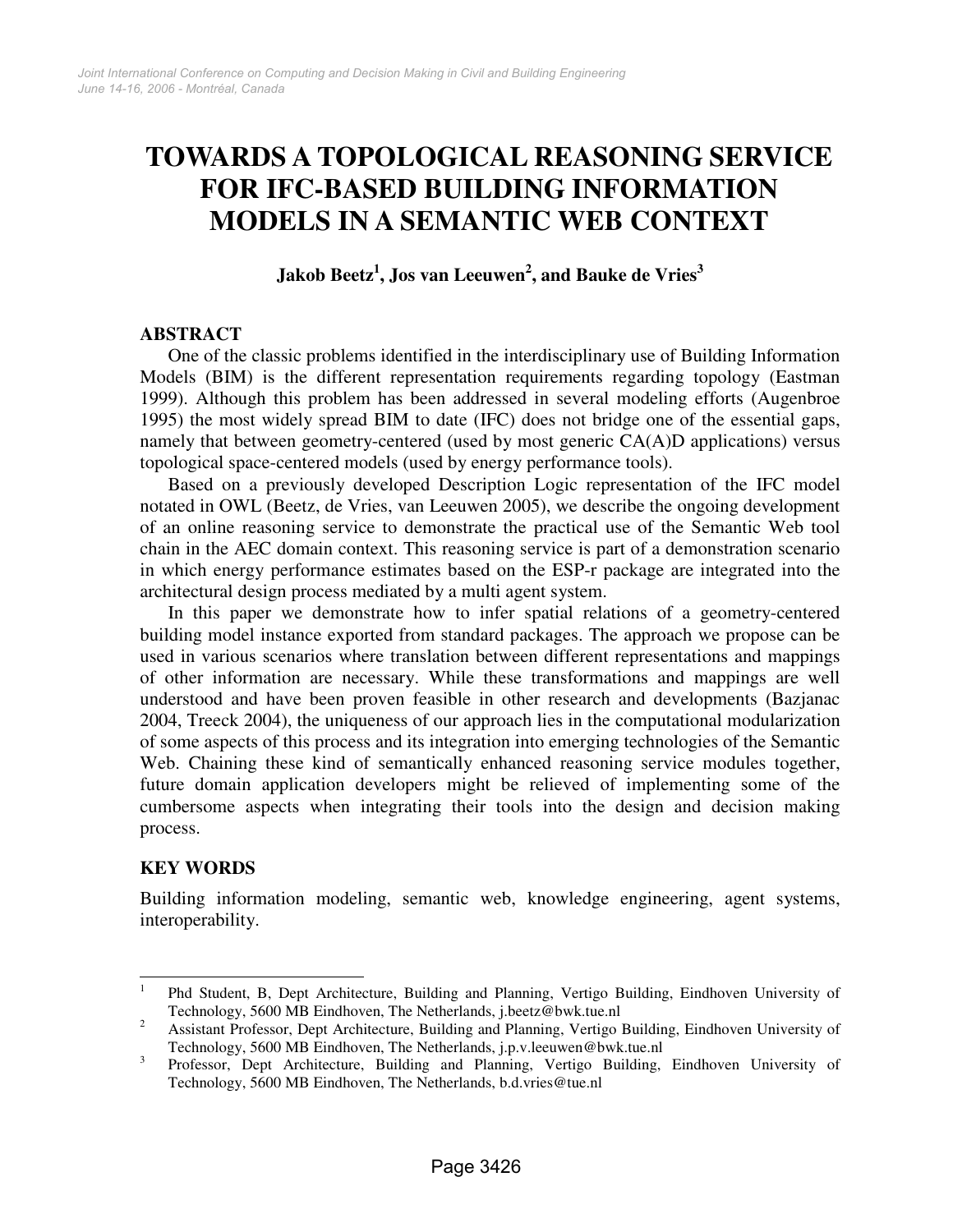# **INTRODUCTION AND RELATED WORK**

The reasons for the growing need of interoperability for ICT in the building and construction industry are manifold: The growing amount of available software tools, the increasing adoption of digital over hardcopy-based information exchange, the internationalization of the business process, and the growing demand for sustainable information coverage over the whole lifecycle of a building are just a few to be named here. The standardization efforts of product data exchange formats that have a long tradition in research have led to the creation of the Industry Foundation Classes (IFC) in recent years. Many of the market-leading software vendors have stepped (back) into the process of implementing this exchange format in their packages, enabling the exchange of information in heterogeneous project teams. However, many problems remain to make this process efficient. Not only have various aspects related to the general nature of information modeling, storage and processing still to be addressed and solved: The introduction of a storage model that is constantly evolving in size and complexity has also created some new problems. Especially small software vendors that have specialized in niche domains and markets as well as research and other public institutions face severe problems of adopting and maintaining interfaces between their internal computational models and the IFCs. Several efforts within the IFC development community, such as the introduction of the Part 28 XML notations for instance data, partial model view definitions, Property Sets and the advent of mechanisms for external reference of information try to overcome some of these problems. At the same time, some of these features impose the risk of an even further growing diversification of instance models e.g. by sanctioning the use of weakly typed information encoding.

The Semantic Web initiative was prompted by the problems related to the heterogeneous data formats in distributed collaboration setups, (even though XML was embraced as 'the end of interoperability problems' in the beginning), a lacking standard of exchange policies, and the high level of manual human engineering requirements resulting from this. Although many varying views regarding the nature and use of the Semantic Web are in existence ('information annotation', 'classification', 'web of services', 'one giant database', 'information indexing' etc.) a set of goals is common to all of them: To enhance the machine readability and interpretability of distributed and possibly incomplete information and to standardize the way this information is exchanged among pieces of software. To achieve this, several new methods and technologies are being actively developed, existing ones adapted and almost forgotten ones resurrected. This paper discusses the underlying principles, their current implementation status and most importantly their applicability to problems in the Building Information Modeling domain. As a proof of concept, we introduce a small, simplified use case scenario and its implementation. In the concluding part of this paper we give an outlook to future research.

The application of methods and technologies stemming from the artificial intelligence community has a long tradition in the ICT in AEC/FM domain. However, many of the promising applications have not succeeded in industry practice and have on the contrary created a significant amount of disappointment and frustration. In the meantime, the AI community itself has not been able to fulfill some of the high goals that have been promised to achieve in the past and has re-calibrated many of its short-term aims.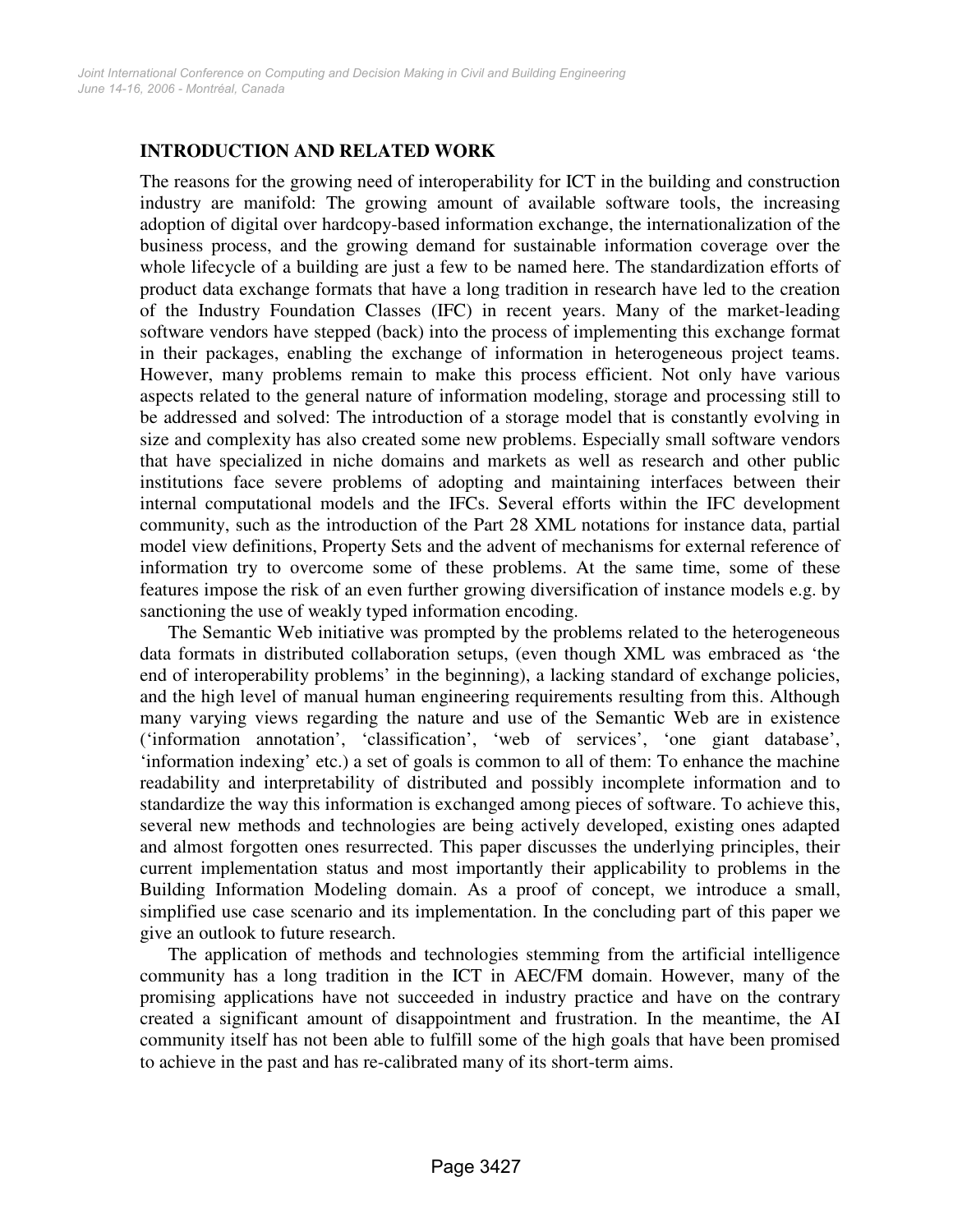# **METHODOLOGY**

#### **THE NOTIONS OF THE TERM 'SEMANTIC WEB'**

One of the most elemental and agreed upon widely accepted visions of the Semantic Web initiative is to create a network of interconnected knowledge resources rather than loosely coupled documents that are merely compatible on a syntactical level. The goal is to make these resources discoverable, retrievable, interpretable and processable for pieces of software that act on behalf of a user. In order be able to interweave different knowledge resources describing different domains, members of the W3C have come up with several cascading standards and recommendations that enable their interoperability. While the lower layers of this overall architecture (referred to as the 'semantic web stack'), such as XML, namespaces and XML Schema, have reached the level of maturity and are widely accepted and adopted as a means of data exchange in many industry domains and day-to-day applications, the upper layers are partly still in its infancy and are constantly evolving.

#### **Graphs, Syntax and Structure: RDF and RDF/Schema**

At the lowest level of the evolving semantic web stack, the Resource Description Framework (RDF) has been developed and specified by Lassila et al (Lassila 2000, Lassila and Swick 1999). Its main concept is to express information as a 3-tuple (subject, predicate, object) in which each element is (preferably) identified by a Uniform Resource Identifier (URI).forming a directed graph. In principal, every relational database can be decomposed into subject-predicate-object triplets. This characteristic, along with some additional features of RDF, containers and reification (making statements about statements) form a very flexible method to model information distributed among all possible locations that can be identified by a URI (though in practice most resources are identified by URLs, a subset of URIs).

Although there are several possible notation formats of RDF, its most well known flavor is the XML concrete syntax. Among its most popular uses on the World Wide Web are the RDF Site Summary variants to aggregate updates of web pages and the Friends-of-a-Friend (FOAF) vocabulary to create typed links between information about people, thus to construct social networks. As a general purpose description language RDF is heavily used by the Mozilla foundation to describe user interfaces (XUL). A rich set of tools for performant query and persistent storage (Sesame, RDFDB, RDF Gateway, a.o.) of RDF graphs are available as mature and robust open source implementations. Although no definite standard has been officially announced by the W3C yet, some of the query languages like RDQL, SPARQL and SeRQL, have reached a level of quasi-standardization. Many of these languages exhibit some resemblance to the popular database-query language SQL, which facilitates the shift from traditional technologies (or "Webizing existing systems" as Berners-Lee refers to it). An interesting feature of some of these languages and implementations is the blurring border between mere traditional query and logic-based inference capabilities. In the demonstration scenario we give an example how to retrieve a hashtable from an in-memory RDF-based notation of an IFC instance file using SPARQL (Prud'hommeaux and Seaborne 2005).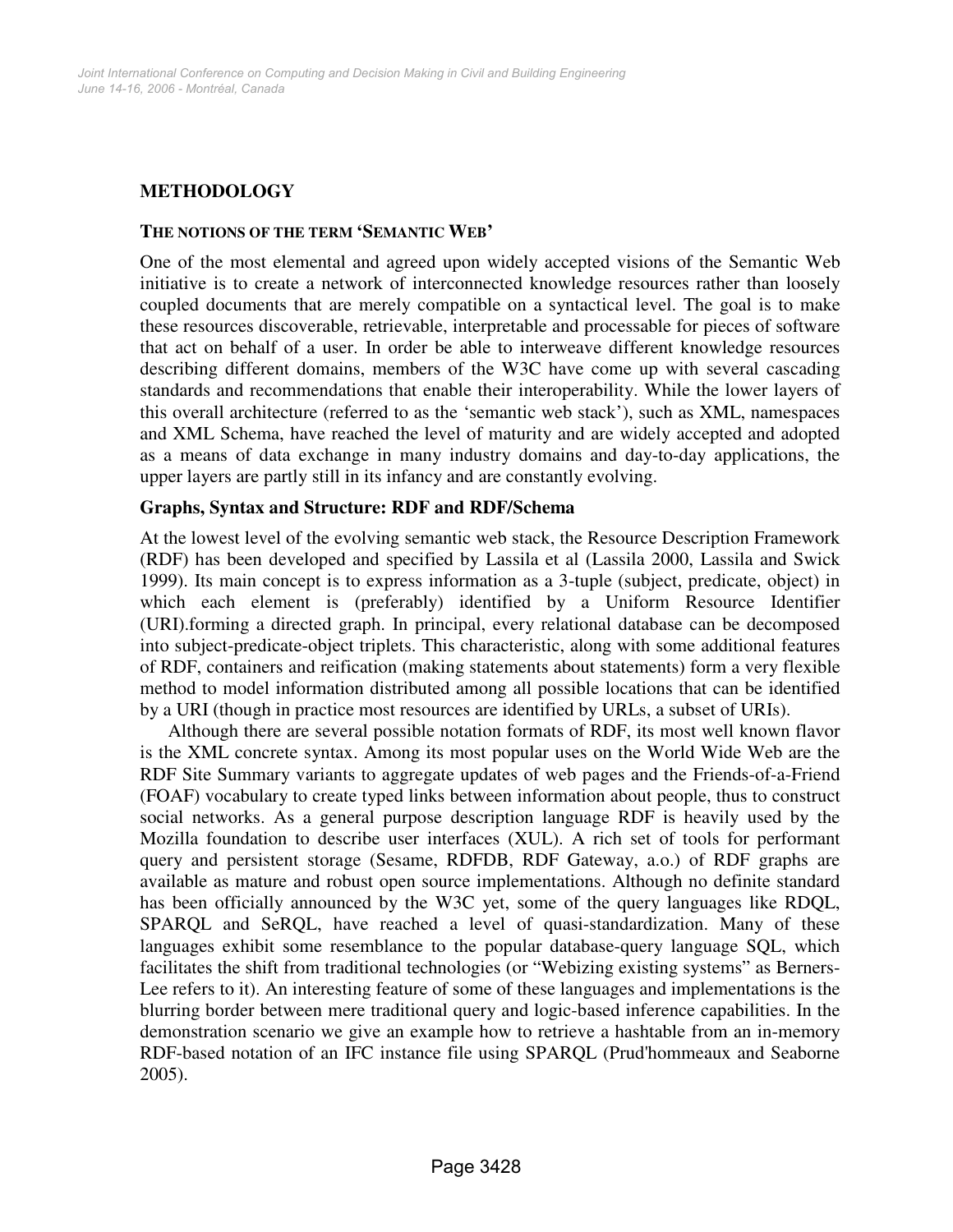With the addition of RDF Schema a rich and extendable object-oriented vocabulary to RDF resources has been recommended by the W3C (Brickley and Guha, 2004) as a powerful modeling vocabulary for information, including multiple inheritance, domain and range restrictions. Although these modeling extensions already constitute a semantical enrichment to some degree, the advanced features of modeling information according to concepts from the artificial intelligence community are even an additional layer higher up the stack. A good introduction that discusses the differences of pure RDFS and higher-level descriptions can be found in (Lassila and McGuiness 2001)

## **Knowledge Representation, OWL and rule description languages**

Knowledge representation systems to capture structured information about a domain of expertise have been around since the early days of information technology. They have a long tradition in Epistemology, a discipline in philosophy, and have been applied with varying success in many different domains. The two most important families of knowledge representation systems that are relevant in the current semantic web developments are the frame-based systems family (Minsky 1975) including semantic networks (Woods 1975) and the Description Logic (DL) (Baader et al 2002). More recent developments, that apply these methods such as the OIL and DAML have introduced a blended strategy of these methods, lending the frame-slot-filler concepts from one and the rigid axiomatic logic including entailment and theorem proving from the other. This leads to the possibility to encode ontologies, "formal specification of a shared conceptualization" (Gruber 1993)

OIL and DAML have been merged into the joint OWL standardization effort, which uses the concepts introduced in RDF(S) and extends them with entailment operators, multiple range and domain restrictions and cardinality constraints. In order to make use of the reasoning engines, which enable consistency checking and inference of implicit knowledge a hierarchical set of different flavors of OWL has been proposed, ranging from generally provable, but expressively poor OWL Lite to undecidable OWL Full.

To enable reasoning and logic programming systems to make more deeply 'hidden' implicit knowledge explicit, various efforts to standardize encodings of rule languages are currently struggling for acceptance. The most important ones among them are SWRL and RuleML that allow the encodings of rules and their variable bindings in way that integrates into the rest of the semantic web stack. The most important aspect of these efforts are their crucial position in the whole concept of an enhanced interoperability: Only if a successful separation of knowledge and application code is achieved, will the Semantic Web succeed in this regard (which, again, is only one of the possible, and maybe not its most important one).

## **Agent Systems and Semantic Web Services**

According to Weiss, an agent is "a computer system that is situated in some environment, and that is capable of autonomous action in this environment in order to meet its design objectives." While historically preceding the semantic web, the notion of an agent has been around in the artificial community domain for a while. However, only the aspect of its autonomy is entailed by the broad range of scientific definitions. The term Semantic Web Services is agreed upon as the addition of semantic information to the well known technology of web services by not only referencing an ontology that describes their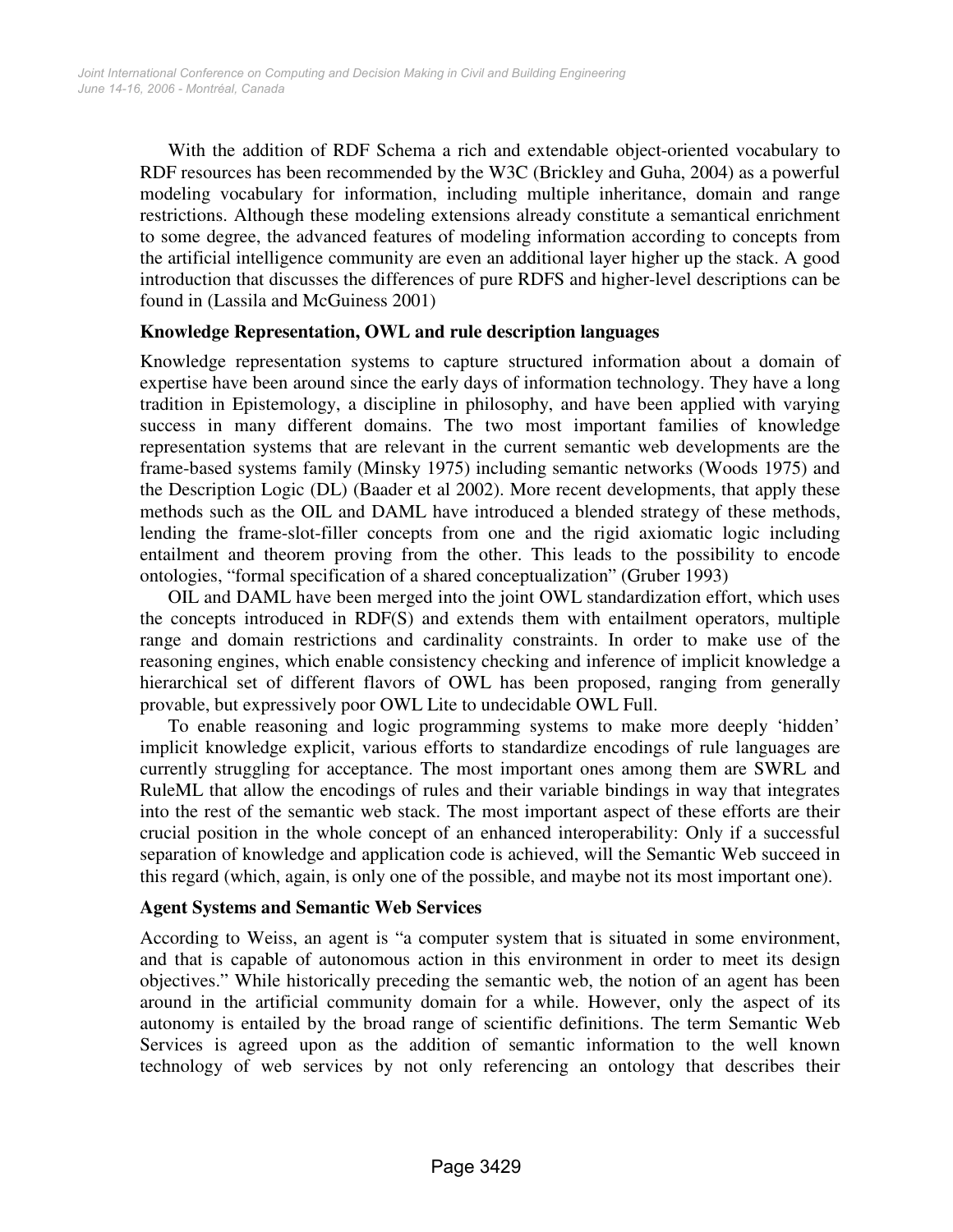underlying knowledge representation and thus enable clients to share it with them, but by also describing *how* it should be accessed with regard to sequence and conditions. The unique opportunity in bringing the two together lies in the ability to harmonize the internal representations of an agent accessing a service with its counterpart. If no such direct connection can be achieved, a special ontology mapping service can be consulted by the agent to translate between the two.

# **APPLICATION**

In the preceding part, we have illustrated the various methods and technologies related to the semantic web. In this part of the paper, we will show an example how some of these technologies can be used to assist in solving interoperability problems in the building and construction industry domain. It is important to understand that the example we have chosen to illustrate this is very simplified and that the solution we propose is only one of many possible.

## **DEMONSTRATION SCENARIO**

In order to demonstrate the feasibility of the semantic web tool chain to common problems in the AEC/FM interoperability the following scenario is considered: An architect has created a small building design an would like to estimate the consequences of the spatial layout of different rooms with regard to energy consumption. In order to estimate the energy performance of a building design using the ESP-r package a topological representation of spaces forming different zones are required. Each room in a design is bounded by a connected set of faces. Each of the bounding faces has a number of material properties such as conductivity, density and thickness assigned to them. These form the necessary information to calculate properties like heat transmission and others<sup>4</sup>.

In a traditional workflow, the designer would have to perform the following tasks:

- 1. Draw a wireframe representation of each wall
- 2. export the wireframe as DXF
- 3. import the DXF model into ESP-r
- 4. assign material properties to the wall
- 5. create zones
- 6. assign properties to the zones
- 7. run the simulation
- 8. analyze the simulation results (with help of a domain expert)
- 9. adapt the design accordingly
- 10. GOTO 1

<sup>&</sup>lt;sup>4</sup> Additional values that are required for the simulation are left out in this scenario and will be filled in with default values.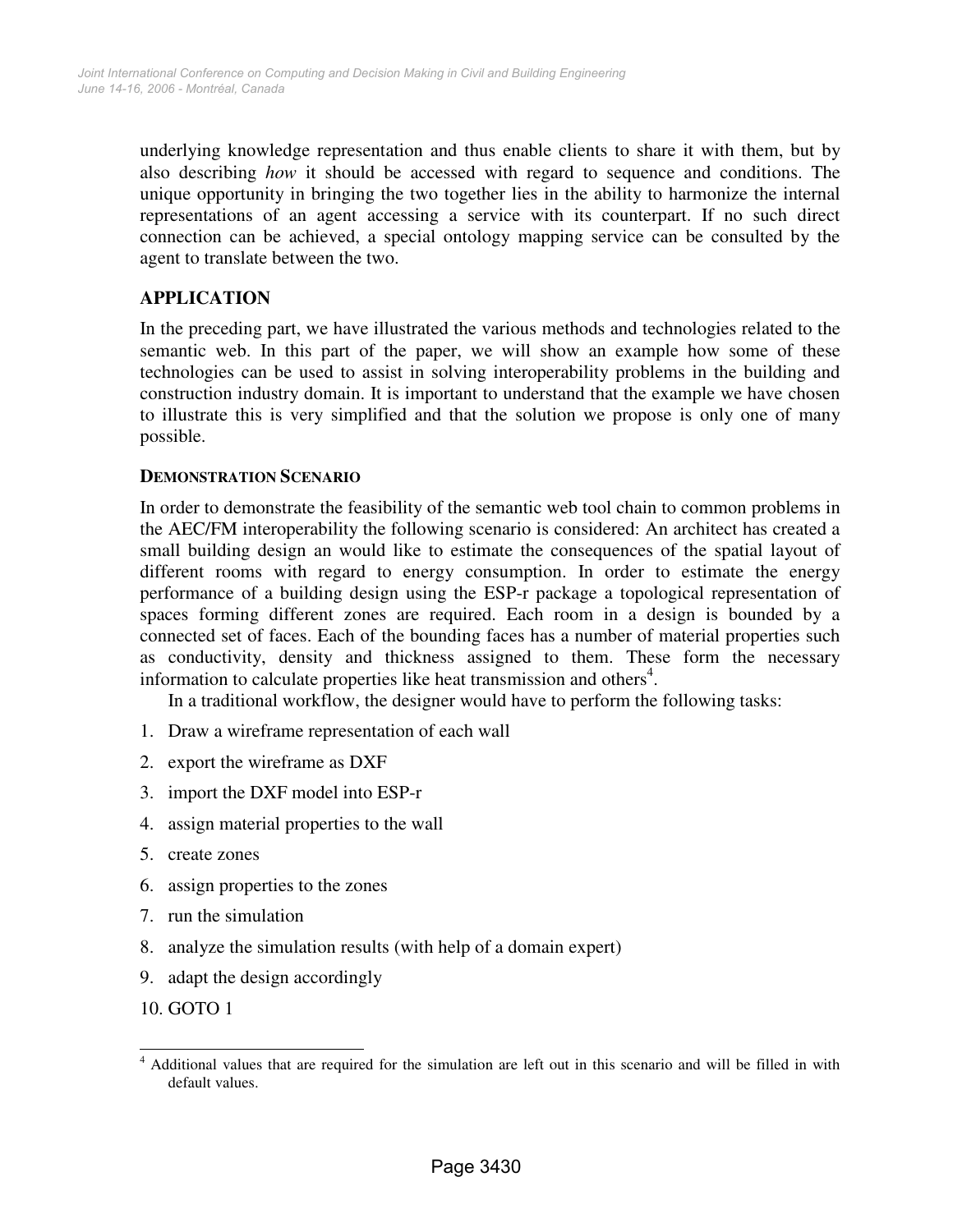Although some of the issues involved in this workflow could be addressed or even solved by adding an IFC I/O integration layer to the simulation software (which is desirable but lies outside the scope of our research interests), some problems remain unsolved. Depending on the model-generating software (in our case an architectural CAAD package) a range of different building models with varying richness and usefulness of information are possible. Building elements, such as walls, doors etc. can be represented by different geometry types (2D-lines, polygonal representations, complex nested CSGs etc.), IfcSpaces and IfcZones can either be defined or omitted and in none of the currently available IFC-generating packages that we evaluated higher-level relations such as IfcRelSpaceBoundaries are defined.

Since this kind of additional information is not only required in our scenario, where we need to be able to relate walls and their associated material properties to boundaries of spaces, it seems desirable to offer a generic mechanism that infers the additional relations from the existing data.

In our approach, we use an expert system enhanced with additional vector math capabilities that draws conclusions by applying forward-chained reasoning methods. In order to demonstrate this inference of new facts whilst keeping the example describable, we will assume the following boundary conditions for the input geometry:

- 1. All spaces are non-overlapping
- 2. All walls are connected to each other at endpoints only, not in the middle.



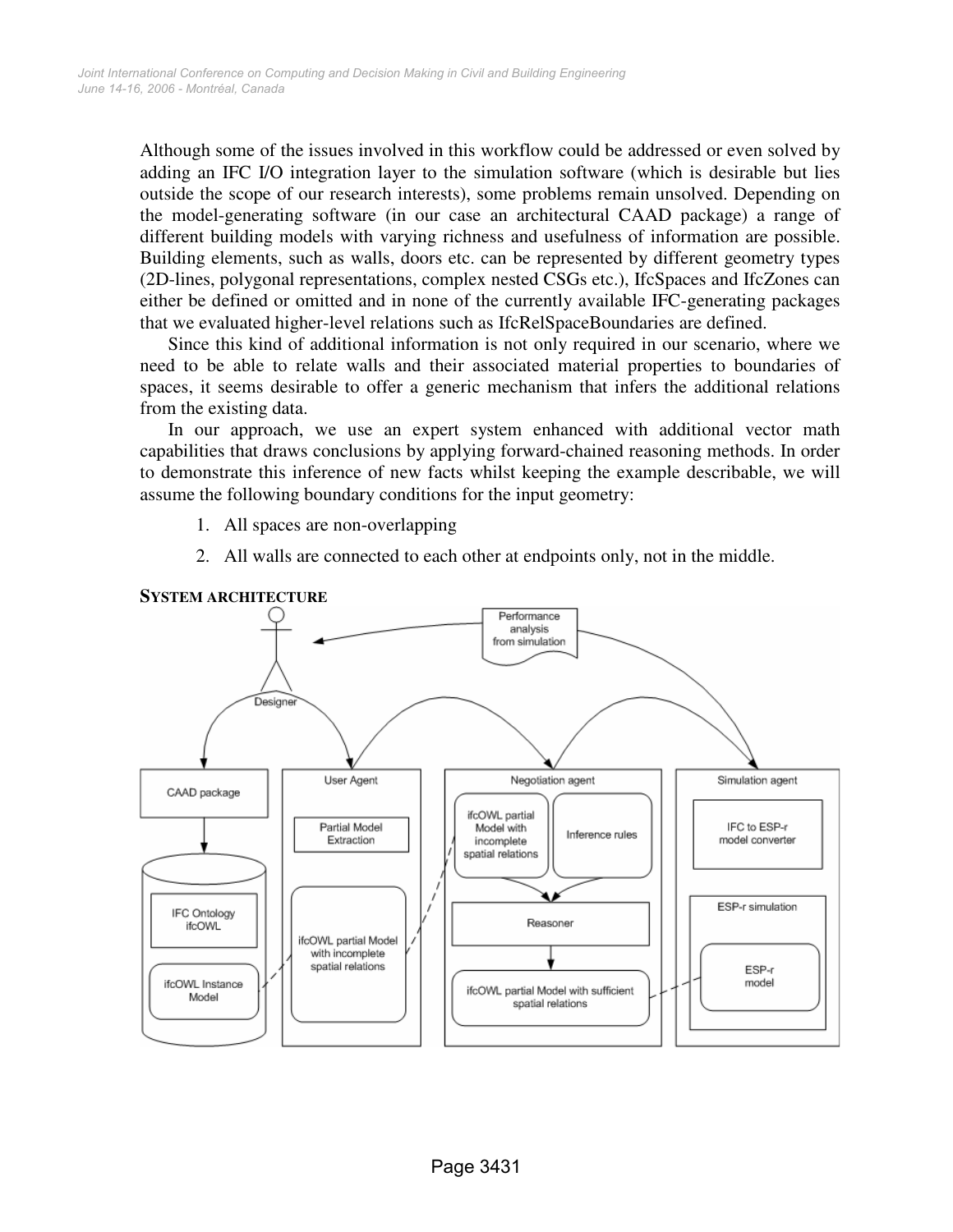# **Model checker**

Before a (partial) model is extracted and transferred to the topological inference service, some simple tests are being conducted to assert the validity of the first boundary condition mentioned above. To assert, that all walls are only connected at their ends we query the model for the "ConnectedFrom" and "ConncetedTo" slot fillers of every wall for their respective values and ensure that only IfcConnectionTypeEnums with "ATSTART" and "ATEND" instance values exist. This is done in a similarly efficient and fast fashion as demonstrated by the query in the following section.

# **Query and partial model extraction**

Since only a limited subset of the information stored in the building model is relevant for the calculations, the reasoning service first extracts a partial model of the overall building design. Using an existing implementation of the SPARQL query language for RDF we retrieve the relevant instances of the model by performing queries and constructing partial intermediate graphs of the ifcOWL ontology. In these partial graphs, only the relevant concepts, their slots and roles are replicated into an intermediate subontology for which relevant facts exist. In order to be able to later merge the newly inferred facts into the original model, the URIs of the instance resources are being reflected into newly created subontology<sup>5</sup>.

Table 1: SPARQL query statement that performs the task "retrieve all coordinates of only those IfcPolylines that are IfcRepresentationItems for IfcWallStandardCases and map all variables into a hashtable."

| SELECT <sup>*</sup> |                                                    |
|---------------------|----------------------------------------------------|
| WHERE {             | ?wall a ifc:lfcWallStandardCase.                   |
|                     | ?wall ifc:Representation ?productShape.            |
|                     | ?productShape ifc:Representations ?representation. |
|                     | ?representation ifc: Items ?polyline.              |
|                     | ?polyline ifc:Points ?point.                       |
|                     | ?point ifc:Coordinates ?coordinate                 |
|                     |                                                    |

Although we have no indicative performance data in comparison to existing conventional tools as of yet, early performance and scalability tests have been developed by Guo et al (2004) and some implementations show very promising results for large-scale scenarios However, these early results of prototype systems have to be treated with much care.

# **Topological inference**

The topological inference itself is performed using a rule-based programming system. In a first step, the facts that have been extracted from the model in the first part are being

<sup>&</sup>lt;sup>5</sup> Persistence related problems that might occur when the original model is changed while the inference process is going on are not being considered here.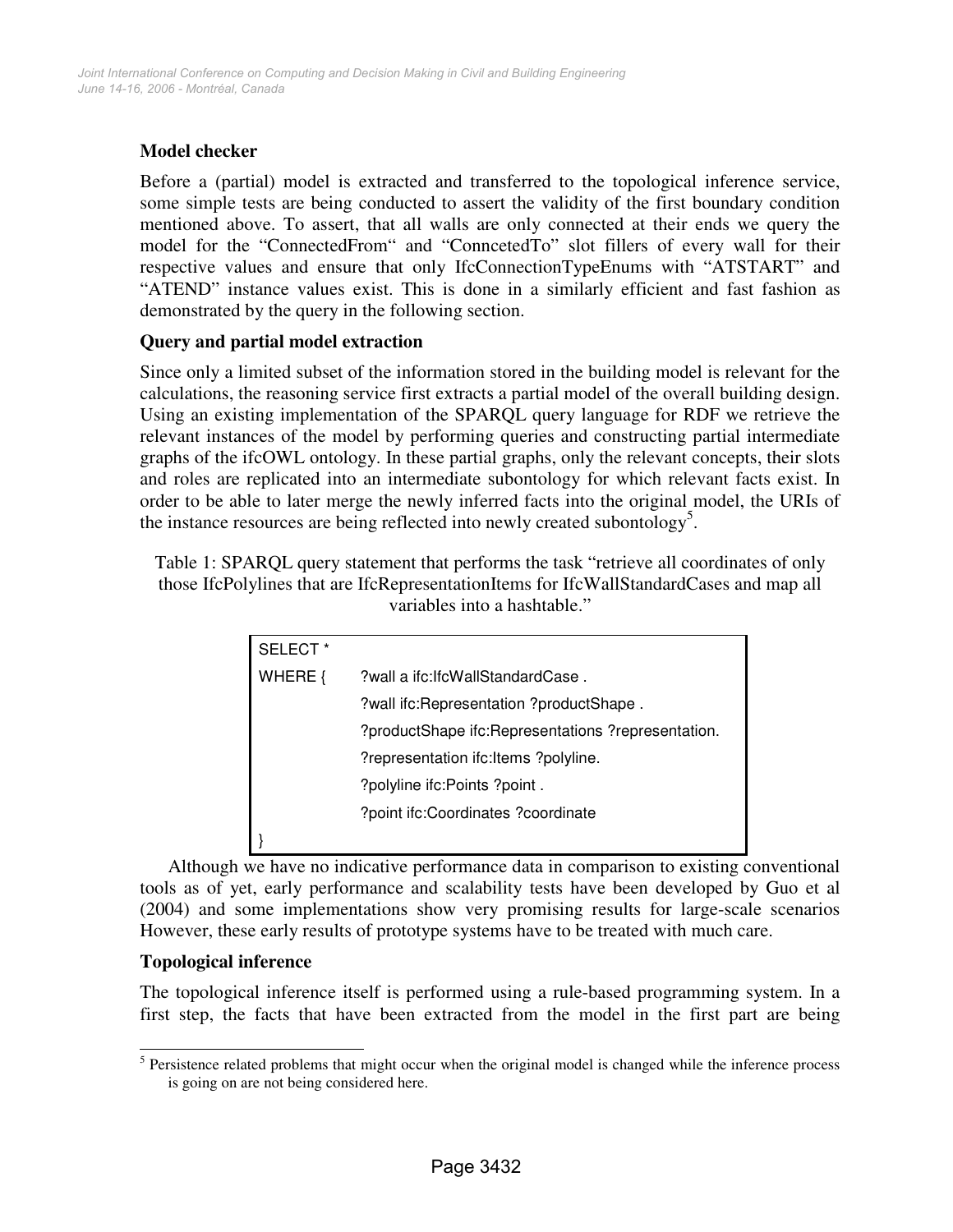converted into the appropriate representation of the expert system. Currently, a number of tools and reasoning engines are under development or ready for use, which support the automatic conversions between OWL augmented with rules notated in the Semantic Web Rule Language SWRL and internal representation of expert systems. Besides Racer(Pro), Hoolet and Bossam, the SweetRules suite of tools is an excellent candidate for the task at hand. Using SweetRules, a number of different expert systems can be interfaced, namely the Prolog implementation XSB and the production rule programming systems Jess and CLIPS. As an additional level of flexibility, the SweetRules development team aims at a standardized way of procedural attachments to those system, referred to as "Situated Corteous Logic Programs" SCLP (Grosof, 2001).With this extension mechanism generic external functions (e.g. written in Java) can be used for both *effector* statements (if a rule in the systems fires, an external procedure is invoked) and more importantly in our case *sensor* statements (a antecedent condition is evaluated by a external function). We will point out the use of these extension mechanisms in the discussion section of this paper. For the actual topological inference, we construct a number of cascading rules that are fired when their conditions hold using an implementation of the RETE algorithms by Forgy (Forgy 1982).

After collecting the results, we introduce them as new relations back into the model, effectively facilitating the further use in larger context of the overall scenario.

# **DISCUSSION**

The demonstration scenario we have chosen to illustrate the application of some of the methods discussed has been kept simple on purpose. Although there might be other tasks that are more suitable to demonstrate inference using expert systems in a building model, e.g., escape route planning, building law conformance checking, constraint modeling, etc., we have chosen this well understood problem to illustrate the differences in the approach compared to conventional purely sequential procedural methods.

It might be argued that the proposed use of procedural extensions mechanisms to logic programming contradicts the effort to keep code separated from logic. However recent developments show, that at least a mathematical subset of these kinds of extensions will be transferred to the common domain and adopted by the implementers of reasoning engines. We see the main advantage of using such procedural extensions in scenarios, where they might constitute modular sensor augmentation, e.g., to model servers, subscribing to a certain subset of the general model on behalf of a domain specialist and notifying him on certain events by triggering the users respective agent.

Overall we think that one of the great opportunities in the approach demonstrated lie in the perspective proliferation of small specialized tools that can be chained together much like in the UNIX world.

# **CONCLUSION AND FUTURE WORKS**

In this paper we have demonstrated a use-case for the application of methods and technologies related to the emerging Semantic Web in the AEC/FM domain. We have given an overview of the underlying technologies and their practical implications in distributed collaboration scenarios. We have shown that some aspects of common problems in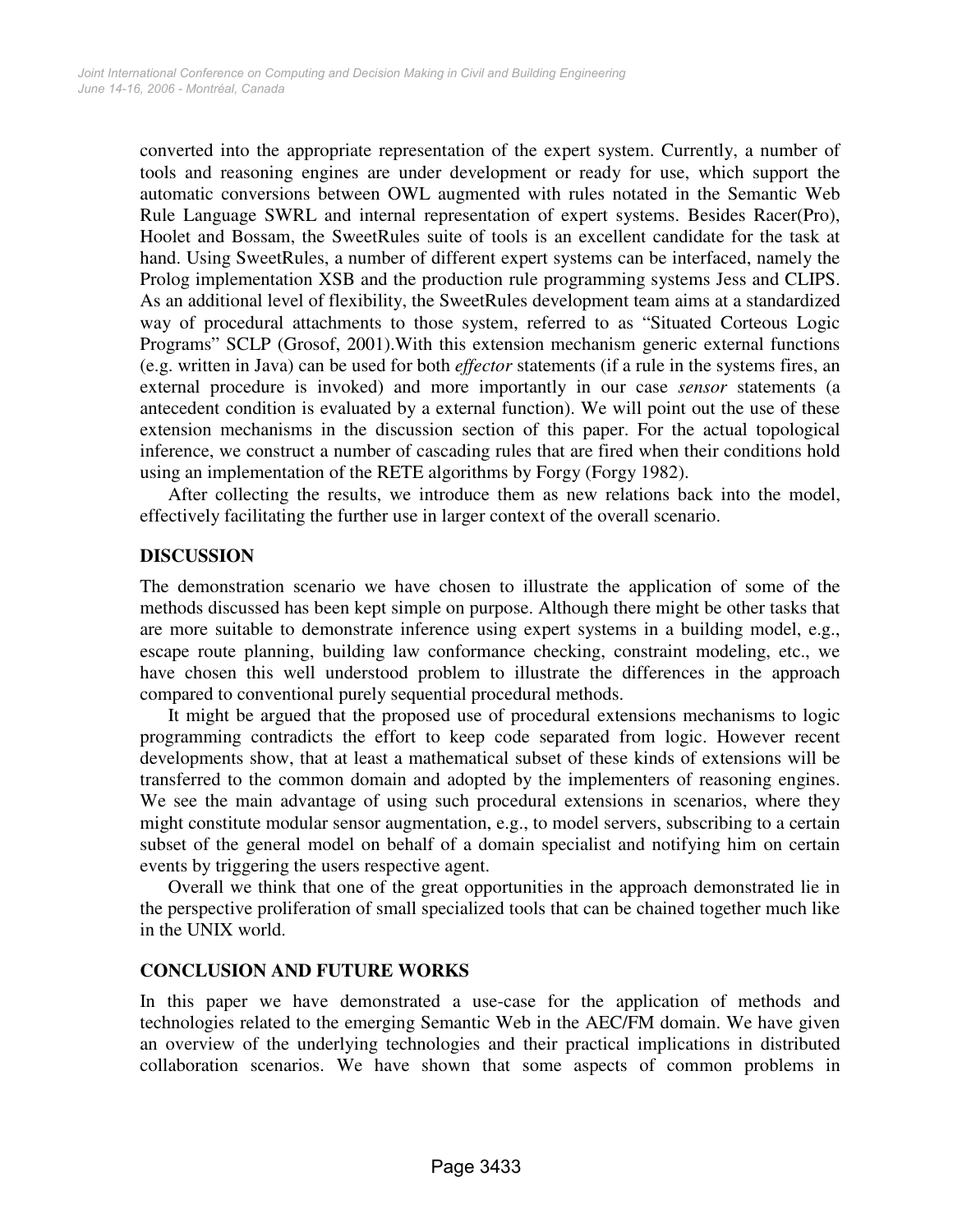interoperability of building information modeling can be successfully addressed using existing tools and tailoring them to domain specific needs.

In general, due to the novelty of the notions of the Semantic Web, many of the underlying technologies are not very well studied as of yet. Future research is necessary to investigate the implications of these methods, especially with regard to performance, scalability and trustworthiness of these systems.

For the building information modeling community we consider a number of aspects worth further investigation, among them partial model distribution over networks, tool chain orchestration of specialized services and maintainability enhancements for the Industry Foundation Classes model.

Our future work in this area will be focused on the field of communication protocol development for multi agent systems addressing the specific needs of the heterogeneous building and construction industry.

## **REFERENCES**

- Augenbroe, Godfried L.M. (1995), "COMBINE, 2 Final Report" EU DG XII JOULE Report, Brussels
- Baader, (2002) "The Description Logic Handbook: Theory, Implementation, Applications" Cambridge University Press, Cambridge, UK, 2003.
- Bazjanac, V. and Maile, T. (2004). "IFC HVAC Interface to EnergyPlus a Case of Expanded Interoperability for Energy", SimBuild 2004, IBPSA-USA National Conference Boulder
- Brickley,D and Guha, RV (2004) "RDF Vocabulary Description Language 1.0: RDF Schema", W3C Recommendation, 2004

Eastman, Charles M. (1999) "Building Product Models" CRC Press, Boca Raton, Florida

- Forgy, Charles (2004) "Rete: A Fast Algorithm for the Many Pattern/Many Object Pattern Match Problem", Artificial Intelligence, 19, pp 17-37, 1982
- Guo, Yuanbo, Pan, Zhengxiang and Hefflin, Jeff (2004) "LUBM: A benchmark for OWL knowledge base systems" Web Semantics: Science, Services and Agents on the World Wide Web
- Volume 3, Issues 2-3 , October 2005, Pages 158-182
- Grosof, Benjamin (2001)"Representing E-Business Rules for the Semantic Web: Situated Courteous Logic Programs in RuleML", Proc. Workshop on Information Technologies and Systems (WITS '01), New Orleans, December, 2001.
- Gruber, T. 1993. "A translation approach to portable ontology specifications". Knowledge Acquistion 5(2): 199-220
- Lima, C., Fies, B., El-Diraby, T. A., & Lefrancois, G. (2003). The challenge of using a domain Ontology in KM solutions: the e-COGNOS experience". In Proceedings of 10th ISPE International Conference on Concurrent Engineering: Research and Applications 2003.
- Lassila, Ora: "The Resource Description Framework", IEEE Intelligent Systems 15(6): 67-69 (November/December 2000)
- Lassila, Ora and Swick, Ralph R, "Resource Description Framework, (RDF) Model and Syntax Specification", http://www.w3.org/TR/1999/REC-rdf-syntax-19990222/